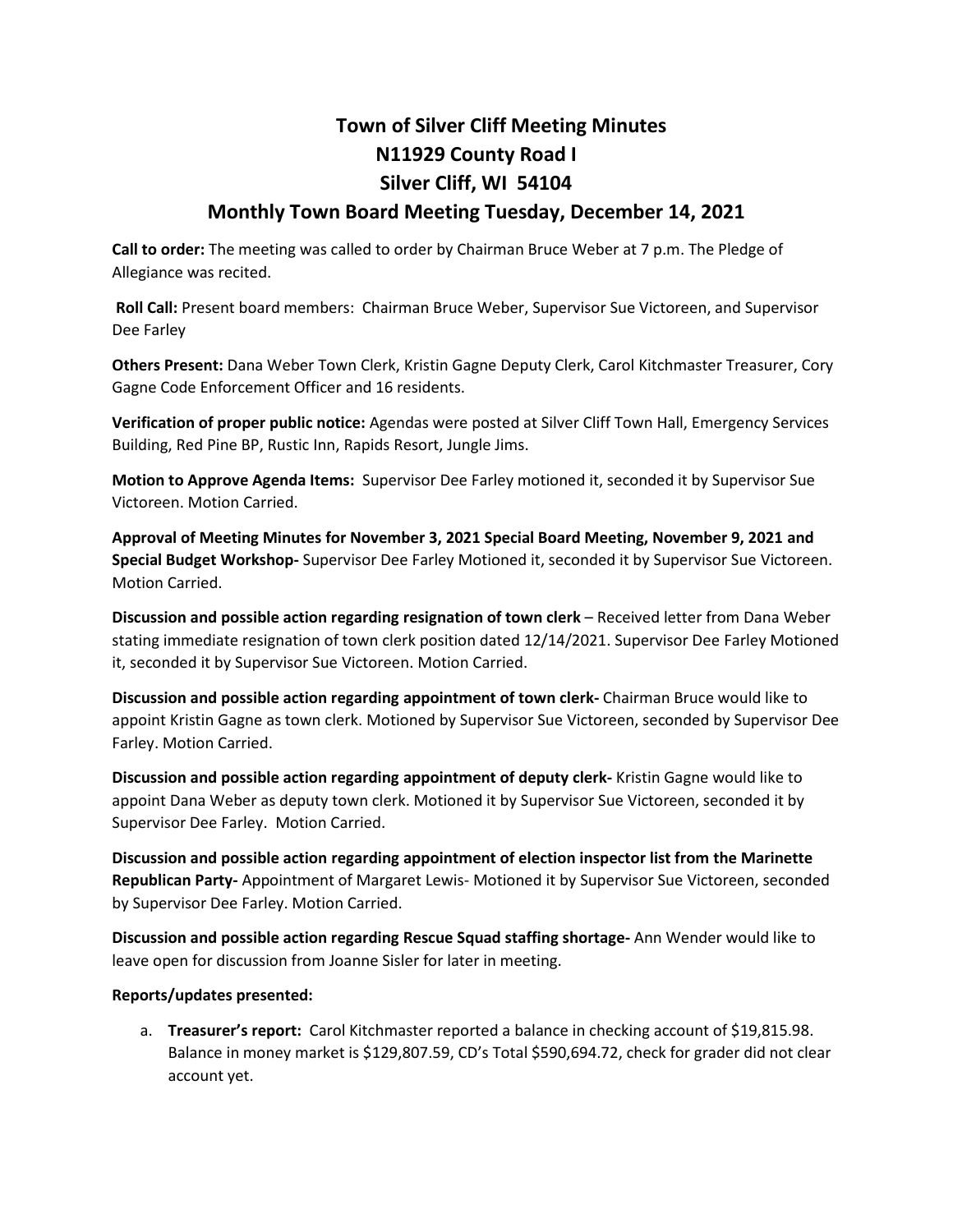**b. Clerks Report:** 1 Resident inquiring about renting town hall building for 1 week time period Dates Dec. 19, 2021 thru Dec. 25, 2021. 1 Objection- That on December 22, 2021 due to recycling; recycle attendants need to be able to use Restrooms in Town Hall. Otherwise, No objections.

**(Reminder: Kanzenbach's Free Christmas Concert is December 26th 6:00 pm at Town Hall, all are welcome)**

- c. **Chairman's report:** Chairman Bruce Weber reported received delivery of grader if anyone is interested in seeing it to talk with Cory Gagne. Noted we have had 2 plow trucks broke down in shop and only 1 working plow truck to remove snow from roads, been busy cleaning snow per requests from roadways, pushing back drifts. 1 of Salt trucks is broken down, so currently only have 1 salt truck in operation. Thank Dana Weber for getting computer software up and working and all her hard work and time she has put into the town-is greatly appreciated. Thank the roadcrew for their hard work during this winter season.
- d. **Cemetery Committee:** Burial yesterday, thanked Cory Gagne for plowing cemetery. Sold 3 plots in last couple months.
- e. **Planning Commission:** Sabin Rosenbaum reported Chris Norton is checking on status of forest management plan with Stu Boreen-Forester with BorFor Land Management.
- f. **Road Committee: No Report.**
- g. **Road Work Report:** Cory Gagne reported Current Road Equipment age: 20 year old Dump truck, 10 year old Dump truck, and 8 year old Dump truck. There has been a lack of keeping our road equipment up to date, which is making a challenge for road work, and snow removal/salting our roadways. We are experiencing a lot of road equipment breakdowns due to age of vehicles and lack of maintenance from previous years. Idea for back up snow plow equipment is to use the loader-which can plow 8 feet at a time, if we have a bracket made for loader that would attach to all of the current plow blades we have. It would not be able to wing or salt/sand, just would be able to plow snow, visibility is very good, manuevers well. Approximate cost is \$3,000.00 (Terrys Mfg-Wabeno) to have bracket made for loader to attach to plow blades. This would help tremendously as an emergency back up for when Dump trucks are broken down during winter seasons. Peterbuilt Dump truck currently is broken down with DPFE filter plugged and is in for repair having DPFE filter cleaned approx. \$1800.00 as this is maintenance item that is overdue. 02 International is also showing its age. The dump trucks have been worked harder due to grading roads usage.

**Approval of having plow attachment bracket made for Loader Approx.** \$3,000.00 Motioned by Supervisor Dee Farley, seconded by Supervisor Sue Victoreen. Motion Carried.

- h. **Code Enforcement Officer Report:** Cory Gagne-Code Enforcement Officer Reported 1 Dog reunited with owner within 30 minutes.
- i. **Recycling/garbage:** Marilyn Kowis Recycling/garbage is doing good, a lot of people coming. Mentioned by Chairman Bruce Weber for residents to start thinking of Recycle Plan area project for discussion at Annual Meeting, would be glad to hear anyone's thoughts/comments.
- j. **Fire Department:** Per Al Walesh- Quiet month, no fires. Recently purchased set of struts to stabilize vehicle if rollover. Also purchased 4 new sets turnout gear (approx. \$4,000.00 per set) which has 10 year lifespan, keep in rotation. Carol Kitchmaster reported \$15,126.03 Beginner Receipts \$12,560.00 \$357.19 expenditures, \$27,328.84 checking, \$5383.45 savings, balance \$32,712.29.